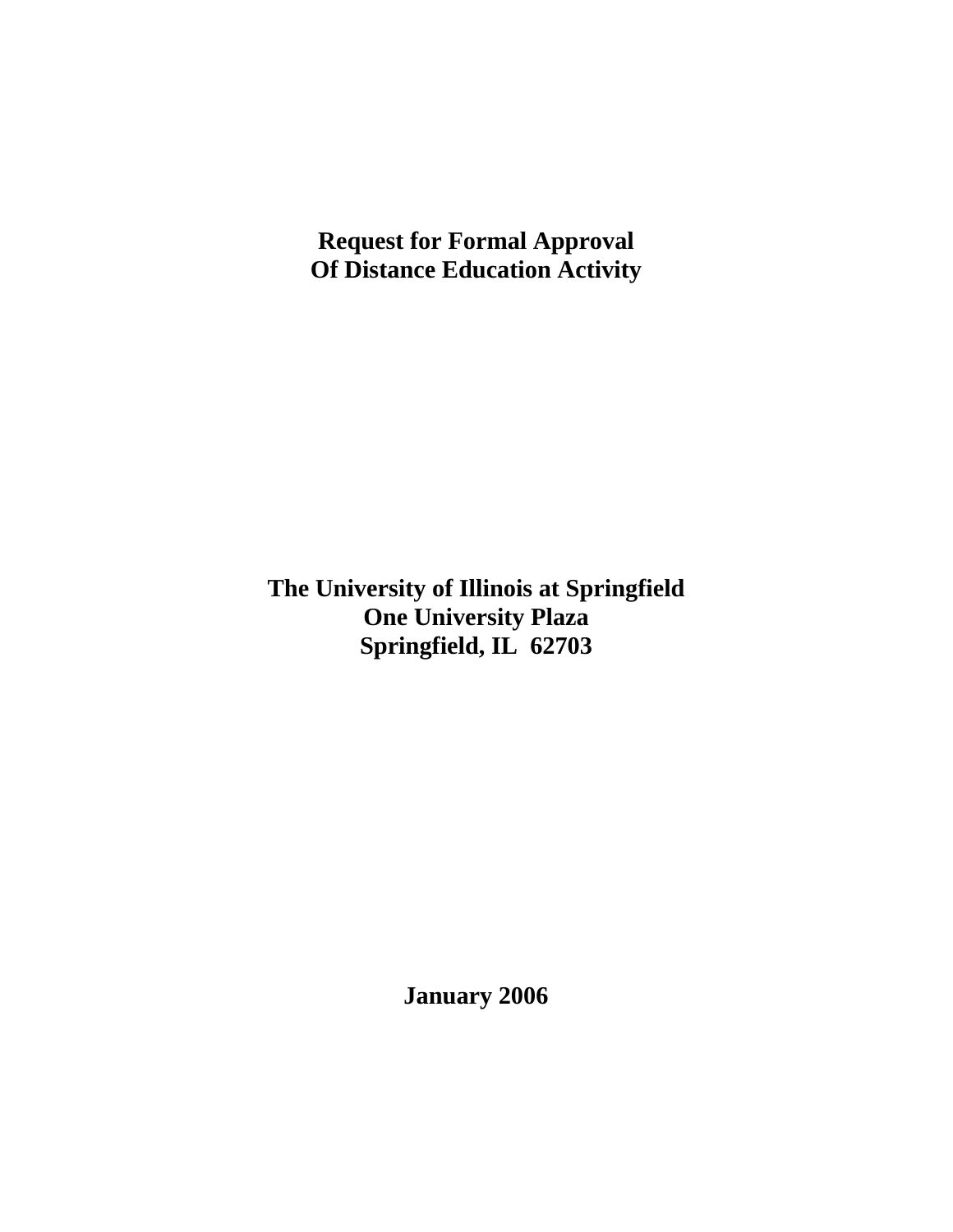|  |  |  | <b>Table of Contents</b> |
|--|--|--|--------------------------|
|--|--|--|--------------------------|

| C. Impact on UIS' Mission, Numbers and Types of Students, and Breadth of                                                                                    |
|-------------------------------------------------------------------------------------------------------------------------------------------------------------|
|                                                                                                                                                             |
| C. Involvement of Various Constituencies in Developing This Proposed Change 8                                                                               |
|                                                                                                                                                             |
|                                                                                                                                                             |
| IV. Potential Impact on Challenges Identified by the Commission as Part of                                                                                  |
|                                                                                                                                                             |
|                                                                                                                                                             |
| A. Involvement of Appropriately Credentialed Faculty and Experienced Staff 9<br>D. Financial Data That Document UIS' Capacity to Implement and Sustain the  |
| VI. Organization's Strategies to Evaluate the Proposed Change 15                                                                                            |
| A. Measures UIS will Use to Document Achievement of Expected Outcomes 15<br>B. How Assessment of Student Learning is Integrated into the Assessment Program |
|                                                                                                                                                             |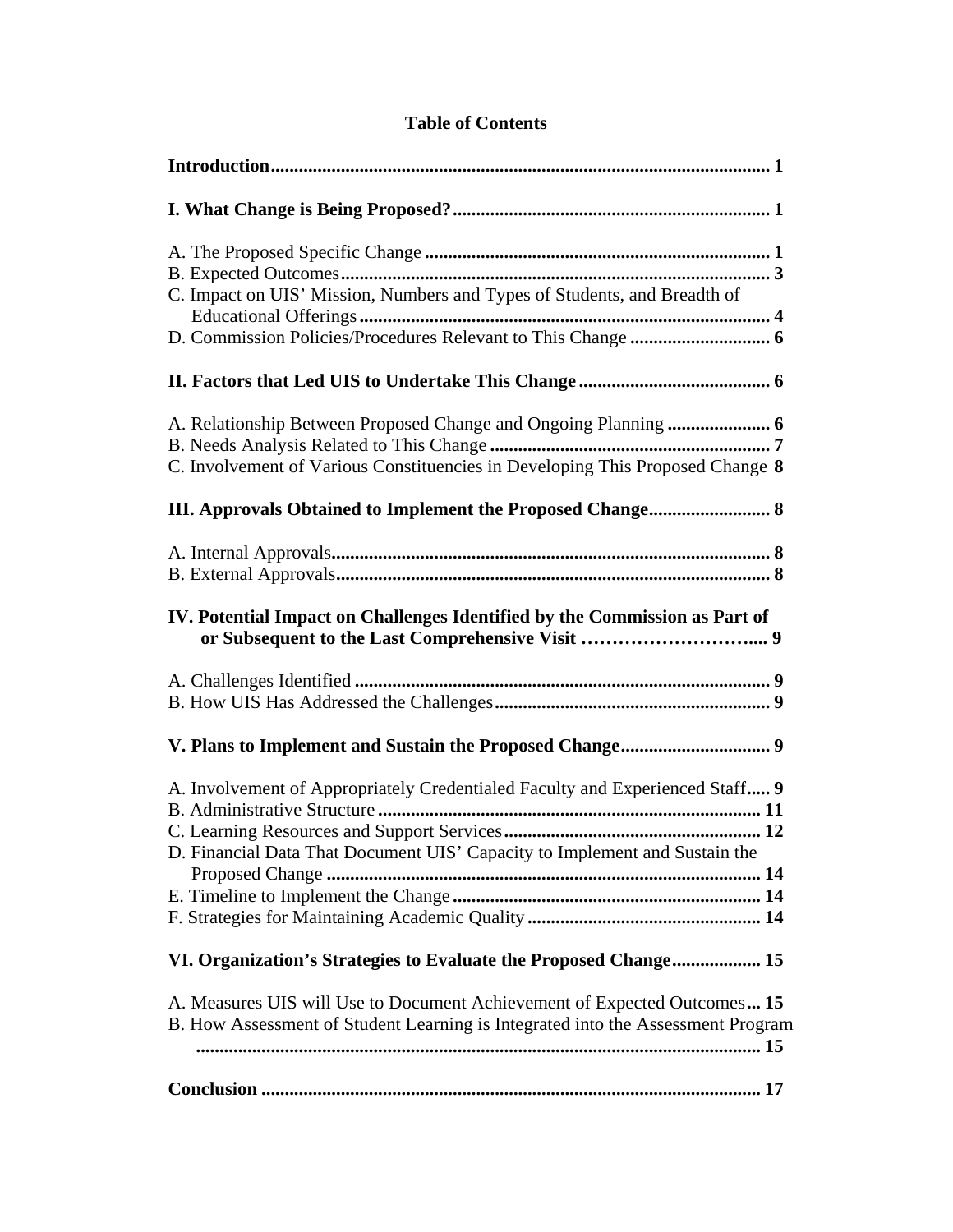# **List of Tables**

# **Appendix**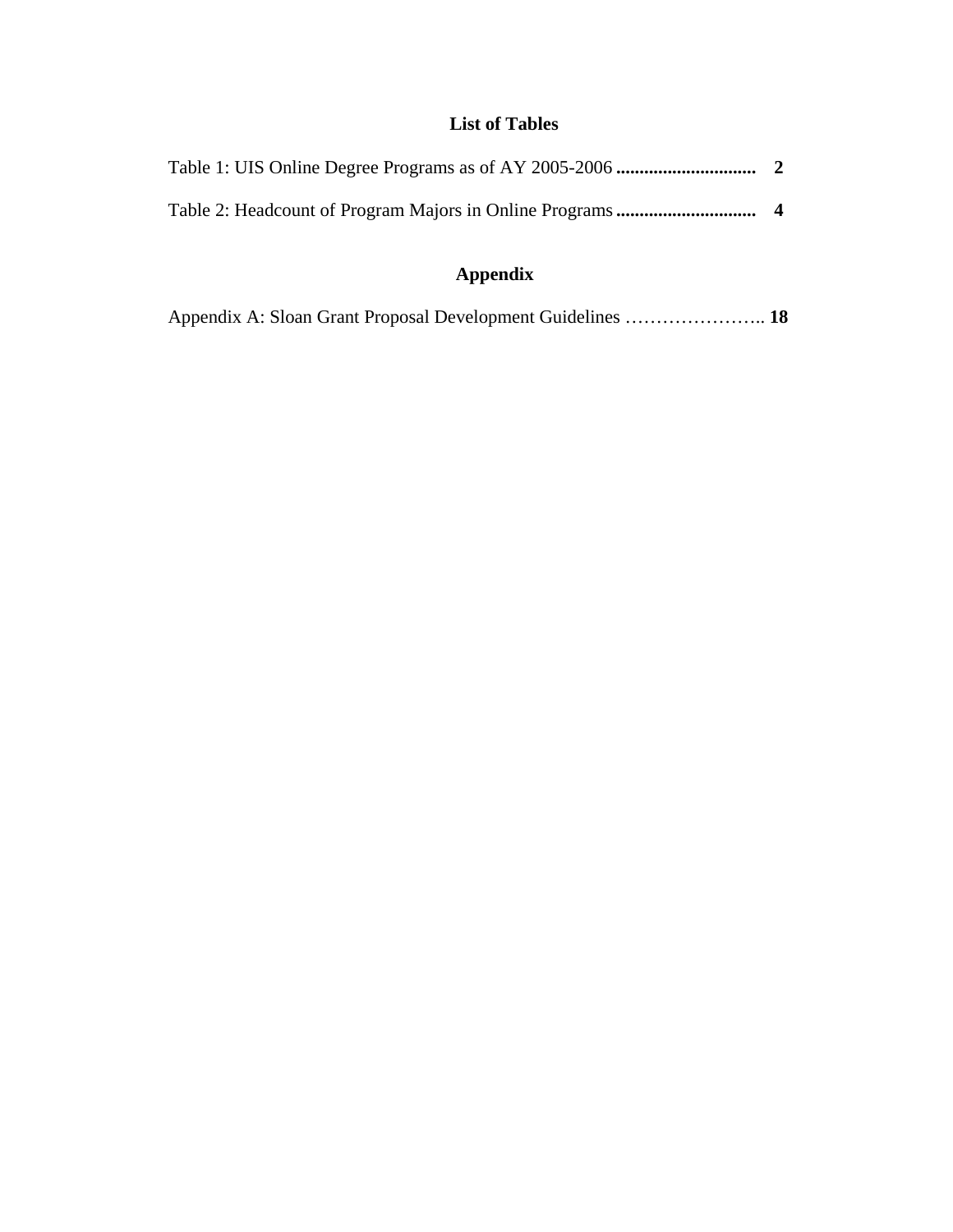### **The University of Illinois at Springfield Request for Formal Approval of Distance Education Activity**

## <span id="page-3-0"></span>**Introduction**

The University of Illinois at Springfield (UIS) is requesting approval for its existing online programs and for future online programs that will be developed, implemented, and supported in a similar manner. UIS' interaction with the North Central Association/Higher Learning Commission regarding the use of technology for the delivery of a degree program dates back to a distance delivery nursing program at UIS, which utilized a combination of face-to-face and synchronous compressed video technology. The nursing program was reviewed and approved by the North Central Association in 1996. The more recent expansion of UIS' distance learning programs, using the newest online technology, establishes the need for this change request.

This report describes UIS' existing online programs and plans for additional programs in the future, focusing on the six major questions presented under the Higher Learning Commission's guidelines for *Documentation to Support a Change Request* (as noted in Higher Learning Commission*, The Handbook of Accreditation*, 2003). This report addresses (1) the change that is being proposed, (2) the factors that led to the change, (3) the approvals that were obtained to implement the change, (4) the impact the change may have on challenges identified by the Commission during or subsequent to the last comprehensive visit, (5) the plans to implement and sustain the change, and (6) strategies to evaluate the change.

## **I. What Change is Being Proposed?**

## A. The Proposed Specific Change

UIS is requesting approval of its existing online programs, as well as future online or blended (a combination of on-campus and online courses) certificates or programs that will be developed and supported in a similar manner. As of 2005-2006, UIS has eight online degree programs, including two graduate programs and six undergraduate programs (see Table 1).

UIS' model is to take existing on-campus degree programs and offer them online with the same curricular requirements. Each of the online degree programs, with the exception of the Philosophy B.A. and the Master of Arts in Teacher Leadership program, already existed as a traditional on-campus degree program at the time the online program was established. UIS utilized its on-campus philosophy minor as a foundation for the establishment of both an on-campus and online philosophy degree program in 2004. The Masters in Teacher Leadership program previously was offered as a concentration under the Master's of Education Leadership program, but now is a separate degree that is offered only online.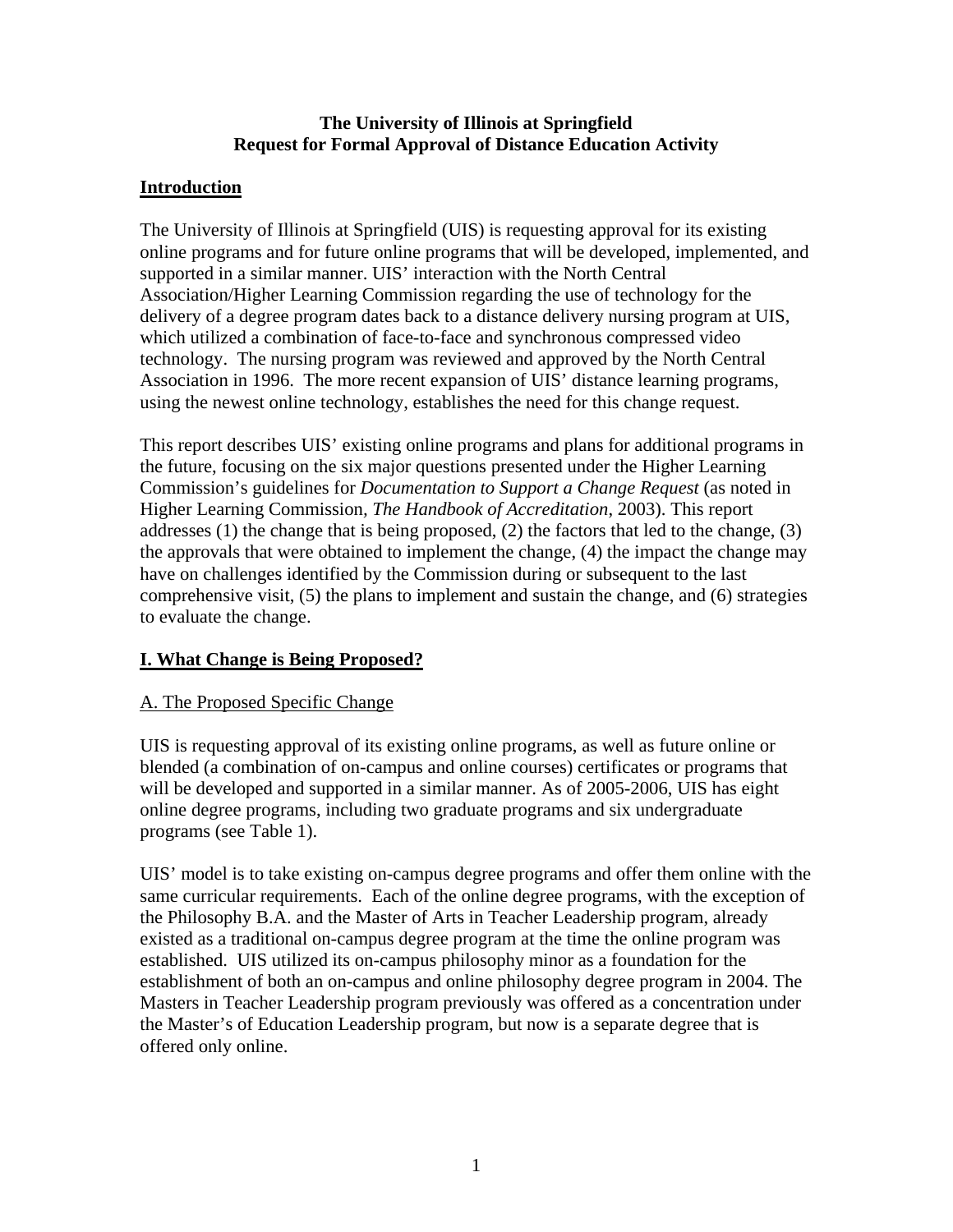### <span id="page-4-0"></span>**Table 1: UIS Online Degree Programs as of AY 2005-2006**

| 1998 | Master of Science in Management Information Systems |
|------|-----------------------------------------------------|
| 1999 | Bachelor of Arts in Liberal Studies                 |
| 2000 | Master of Arts in Teacher Leadership                |
| 2002 | Bachelor of Arts in English                         |
| 2003 | Bachelor of Science in Computer Science             |
| 2003 | Bachelor of Arts in History                         |
| 2004 | Bachelor of Arts in Philosophy                      |
| 2004 | Bachelor of Arts in Mathematical Sciences with the  |
|      | option of secondary math certification              |

The online undergraduate programs at UIS are degree completion programs, not entire baccalaureate degrees. Students typically transfer into a UIS online program after having completed general education courses at another institution. They then may pursue their major in an online format.

UIS online degree programs are developed to offer students an alternative means of access to education. Having both an on-campus program and a comparable online program in particular degree areas allows students the opportunity to select the type of course delivery that best meets their needs.

UIS also offers two online graduate certificate programs in the College of Liberal Arts and Sciences, one in Systems Security and another in Information Assurance. The curricula focus on developing a cadre of teachers qualified to teach information assurance and systems security classes at community colleges and universities. These certificates are offered only in an online format and are open only to college faculty participating in faculty development courses offered through the Center for Systems Security and Information Assurance at Moraine Valley Community College. An online Career Specialist certificate, formerly offered by the College of Education and Human Services, has been suspended due to resource limitations.

During the next four years, UIS plans to add at least eight more online degree programs. These programs initially will be supported in part through a \$1.2 million grant from the Sloan Foundation. The grant will be used to fund stipends to faculty who develop new online course and to help pay for the initials cost associated with the hiring of new faculty and online program coordinators to assist with student recruitment, admissions, marketing, and other related duties.

The first round of proposal preparation and review for the most recent Sloan Program occurred in AY 2004-2005. The six programs that were selected and are currently being developed for online delivery include:

- 1. Master of Arts in Environmental Studies natural resources and sustainable development concentration
- 2. Master of Science in Computer Science
- 3. Master of Arts in Human Services social services concentration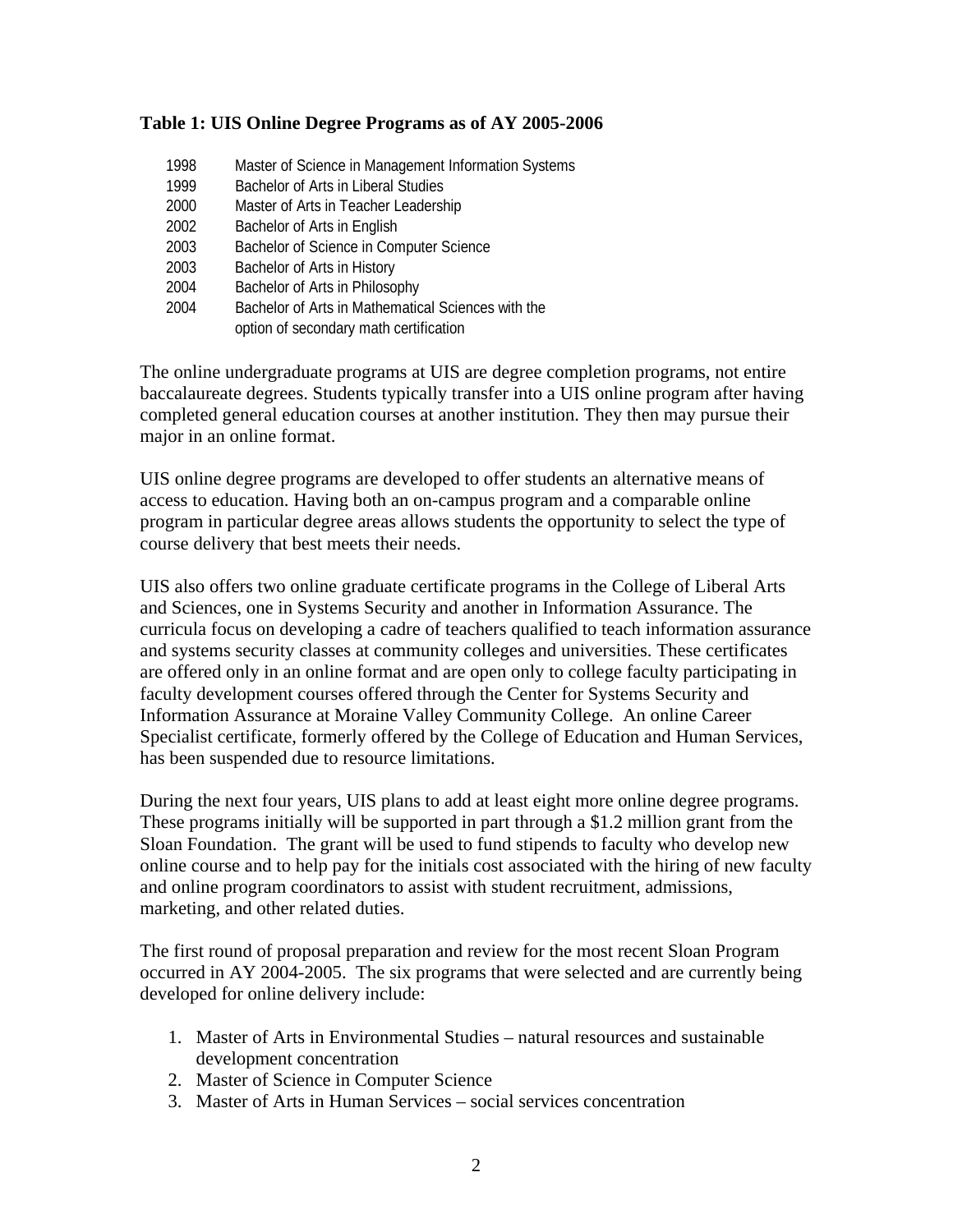- <span id="page-5-0"></span>4. Chief School Business Officer Post-Master's Certificate – a new concentration within the existing Post-Master's Certificate for School Superintendents
- 5. Bachelor's Degree in Business Administration
- 6. Bachelor's Degree in Economics

A second round of proposal development and review is taking place during AY 2005- 2006. It is expected that at least two additional programs will be selected for online delivery.

In the future, additional online programs or blended degree programs or certificates may be established at UIS depending on student demand and other institutional considerations. These programs will be developed and implemented in a manner that is consistent with the UIS policies and procedures described in this report.

### B. Expected Outcomes

The main expected outcomes from the UIS online programs are (1) increased student access to degree completion, (2) increased student enrollments for programs that are offered online, (3) increased diversity among UIS students, and (4) increased knowledge about how technology and online programs can be used to enhance student learning.

To achieve the increased student access, enrollment and diversity outcomes, UIS has undertaken extensive marketing and outreach to attract students to its online programs. This has included advertising the online programs in newspapers and web media and participating in the Illinois Virtual Campus, an electronic catalog of online and distance learning courses available from approximately 70 Illinois colleges and universities. UIS coordinates its outreach efforts with the University Outreach and Program Services (UOPS) unit that is a part of the University of Illinois.

Individual programs and colleges also have conducted their own outreach. For example, the Director of Online Programs for the College of Liberal Arts and Sciences, has developed a statewide network of about 30 community colleges. In Fall 2004, about 50% of the entering online students in the college came from that network of community colleges.

Beginning in Fall 2003, UIS initiated an e-tuition policy whereby students who are not Illinois residents who are enrolled in an online degree program qualify for a special tuition rate lower than the on-campus non-resident tuition and pay no fees for campus services. This policy appears to have had a significant positive impact on out-of-state enrollments. In Fall 2004 and Fall 2005, online enrollment from students outside of the State of Illinois accounted for about 35-40% compared to 5-7% prior to the implementation of the e-tuition policy.

The other expected outcome of increased knowledge about how technology and online programs can be used to enhance student learning primarily is being pursued by individual faculty who are teaching in online programs and by the Director and staff of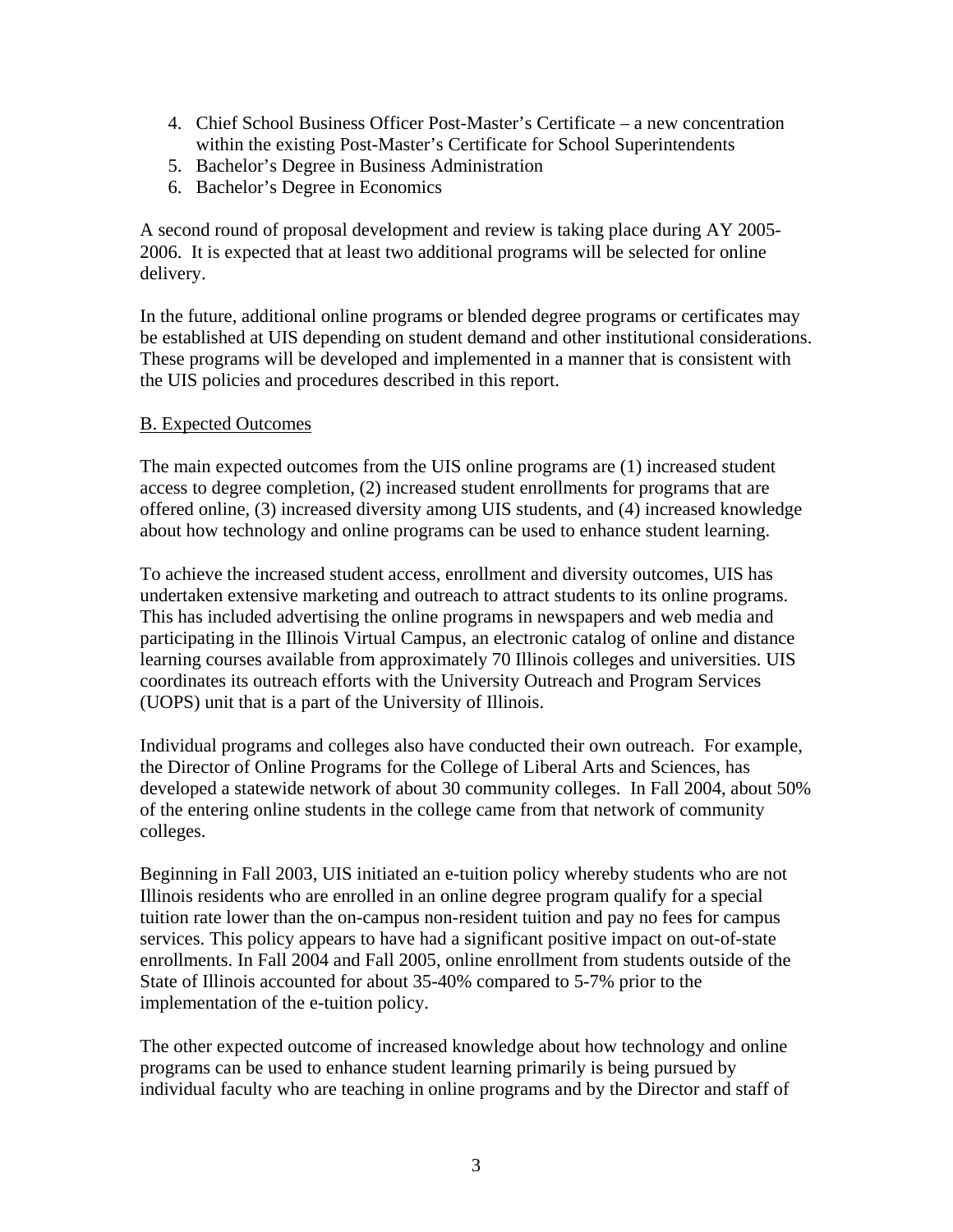<span id="page-6-0"></span>the university's Office of Technology-Enhanced Learning (OTEL). UIS faculty and staff regularly make presentations at professional conferences and publish reports on scholarship related to online education issues.

## C. Impact on UIS' Mission, Numbers and Types of Students, and Breadth of Educational Offerings

The offering of online programs is consistent with the UIS mission of serving nontraditional students, including older students who may be balancing work, family, and educational needs. These students may find the online programs to be more flexible and adaptable to their time and geographical location constraints.

In Fall 2005, online majors accounted for 16% of the student headcount (15% of undergraduate students and 18% of graduate students). The total number of online majors was 737. A breakdown of the student headcount by program is shown in Table 2.

#### **Table 2 Headcount of Program Majors in Online Programs**

| <b>Program</b>                                      | $# of$ Majors   |
|-----------------------------------------------------|-----------------|
| Master of Science in Management Information Systems | 85              |
| Bachelor of Arts in Liberal Studies                 | 184             |
| Master of Arts in Master Teaching and Leadership    | 252             |
| Bachelor of Arts in English                         | 42              |
| Bachelor of Science in Computer Science             | 76              |
| Bachelor of Arts in History                         | 42              |
| Bachelor of Arts in Philosophy                      | 26              |
| Bachelor of Arts in Mathematical Sciences           | $\overline{30}$ |
| Total                                               | 737             |

Almost one-fourth (24%) of the credit hours at UIS in Fall 2005 were generated by online courses. Over one third of UIS students (37%) were taking at least one online course and about one-fifth of the students (22%) were registered only in online courses. A total of 1,670 students were taking online classes.

Data on the characteristics of UIS online students compared to UIS on-campus students indicate that there is little difference in race/ethnicity or gender between these two groups. This suggests that the online programs are accessible and inclusive in terms of race/ethnicity and gender.

However, there are differences between on-campus students and online students in terms of the average age and the geographical area in which the students come from. The data for Fall 2005 indicate that:

- online students, on average, are older than on-campus students
	- o among graduate students, the average age for online students is 35 compared to 32 for on-campus students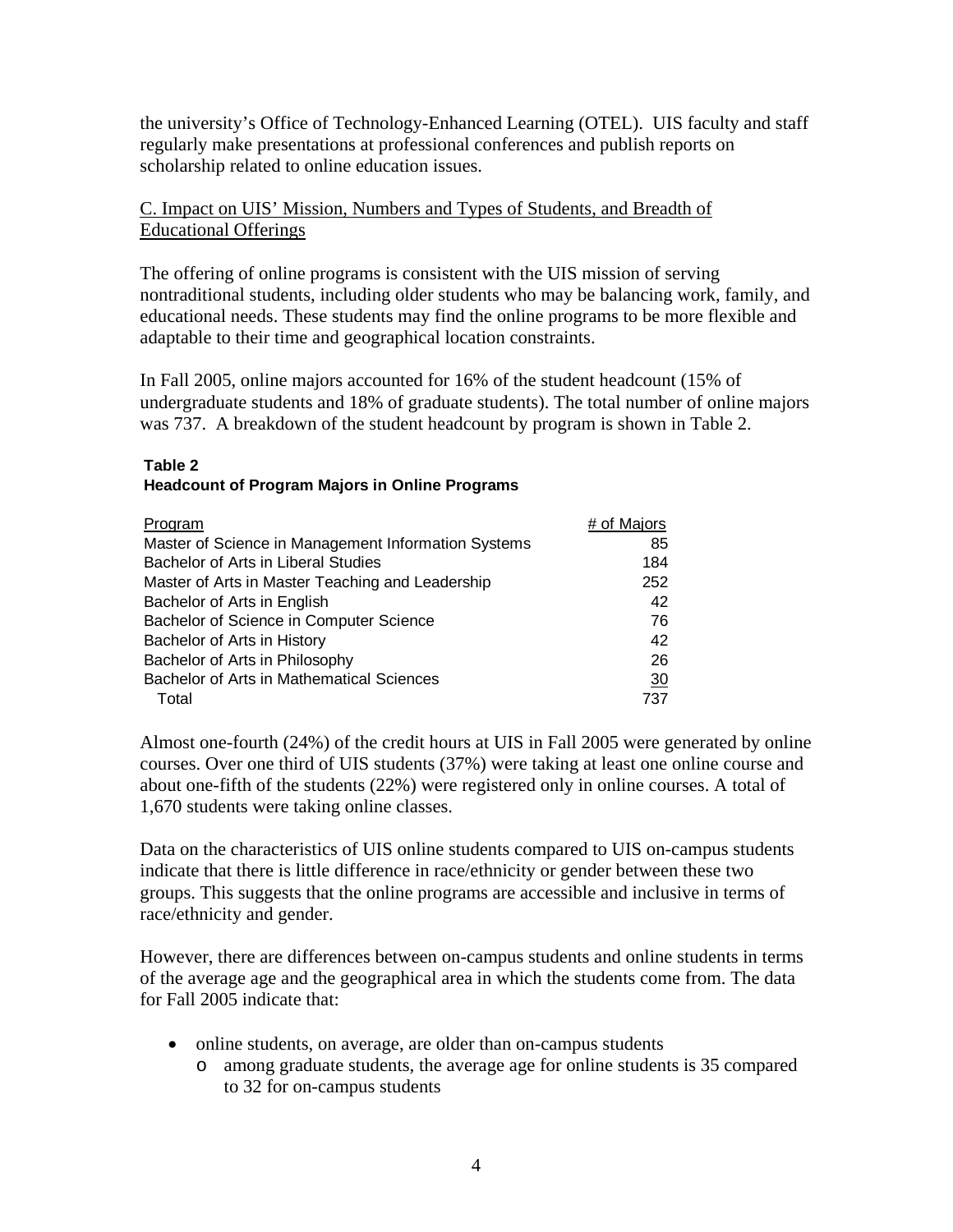- o among undergraduate students, the average age for online students is 36 compared to 27 for on-campus students
- a larger percentage of online students reside outside Illinois and outside Sangamon County, the county in which UIS is located
	- o 37% of online students report mailing addresses from outside Illinois compared to 3% of on-campus students
	- o among Illinois students, 84% of the Illinois online majors report mailing addresses outside Sangamon County compared to 43% of the on-campus Illinois student majors

The online students in Fall 2005 came from 42 states, the District of Columbia, and Alberta.

These data suggest that the existence of online degree programs may offer older students and students who reside in areas that are not geographically close to the UIS campus the opportunity to pursue higher education. This type of outreach and inclusiveness is consistent with UIS' mission and role.

UIS also has entered into a collaborative undertaking with Chicago State University, an urban commuter campus in Chicago with a significant minority enrollment. The staff of the Office of Technology Enhanced Learning is conducting faculty development workshops at Chicago State University and UIS faculty members are mentoring Chicago State University faculty in online pedagogy using Blackboard and Elluminate (a synchronous web conferencing program). To encourage the inclusion of diversity in view points and discussions in the classroom, faculty at the two campuses have the opportunity to use Blackbloard discussion groups and Elluminate sessions within their classes to bring together students from these two institutions.

Several UIS instructors have already participated in this type of exchange with instructors at Chicago State University. For example, students in the *Internet in American Life* class at UIS and the *Web and Society* class at CSU participated in a weekly combined online discussion forum. The discussions addressed case studies and research questions related to the impact of the Internet on American society. The students in these two classes also were joined by students from a third institution, Columbia University Teachers College in New York, for a synchronous online session with audio exchanges. The online collaboration provided the opportunity for students at these institutions to hear the views of a more diverse group than would have been possible in a traditional class at one of the universities.

In Fall 2005, a UIS philosophy professor participated in a similar joint undertaking with an instructor from the Warsaw School of Economics. Students from a philosophy/economics course at UIS interacted with students from an economics course in Poland. This collaboration is another example of how the classroom learning experience can be enhanced through online initiatives.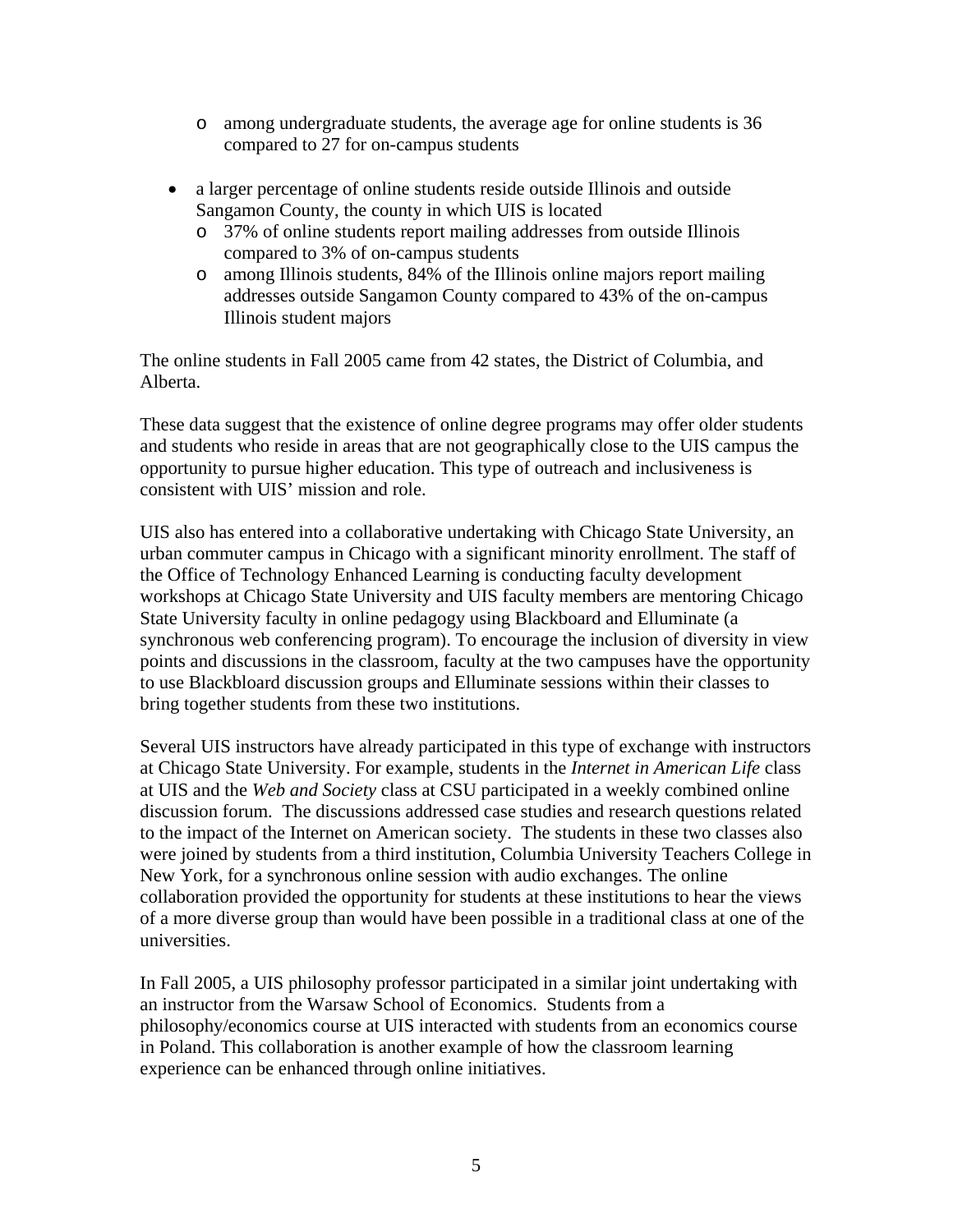### <span id="page-8-0"></span>D. Commission Policies/Procedures Relevant to This Change

The request for approval of UIS online programs is in response to the Higher Learning Commission guidelines on *Changes in Educational Offerings* that state that "Commission approval is required to extend accreditation to include degree programs offered through distance delivery methods."

### **II. Factors that Led UIS to Undertake This Change**

The utilization of technology for outreach and as a means for enhancing student learning has been an ongoing practice at UIS. This dates back to earlier years when the university (then Sangamon State University) offered courses that were broadcast over the radio and television. As technology has evolved, so has the university's utilization of technology as a means to expand student learning opportunities.

The particular interest in online courses and degree programs started under the direction of the leadership at the University of Illinois administration in the mid-1990s. The Vice President for Academic Affairs of the University of Illinois identified online education as a priority and made funds available to the three University of Illinois campuses for the use of technology in the classroom and the development of online courses. In 1997, the University of Illinois established the University of Illinois Online (U of I Online) as a unit in the Vice President for Academic Affair's Office to provide coordination and support to the three campuses of the University of Illinois. Its main goal "is to increase the number of high-quality online education programs available to place-bound and timerestricted prospective students in the U.S. and internationally."

U of I Online provided funding to UIS in 1997 to establish the Office of Technology-Enhanced Learning (OTEL) as a unit to assist faculty in the use of technology. OTEL has played a significant role in advancing the use of technology in UIS teaching and facilitating the development of online courses and degree programs.

UIS offered its first online courses in Fall 1997 and its first online degree program in Fall 1998. The development of other online degree programs followed, including five programs in the humanities and sciences that were initiated with a grant that UIS received from the Sloan Foundation in 2002.

### A. Relationship Between Proposed Change and Ongoing Planning

The role of technology and online program offerings has been addressed in the university's long-range vision statements and in the university's strategic planning process. These issues also are addressed by the Campus Senate and its subcommittee, the Academic Technology Committee.

In AY 2003-2004, UIS created a National Commission on the Future of UIS to address "Where will we be in 10 years?" and "What do we aspire to be in 10 years?" Approximately 200 people, consisting of faculty, staff, students, alumni, and friends of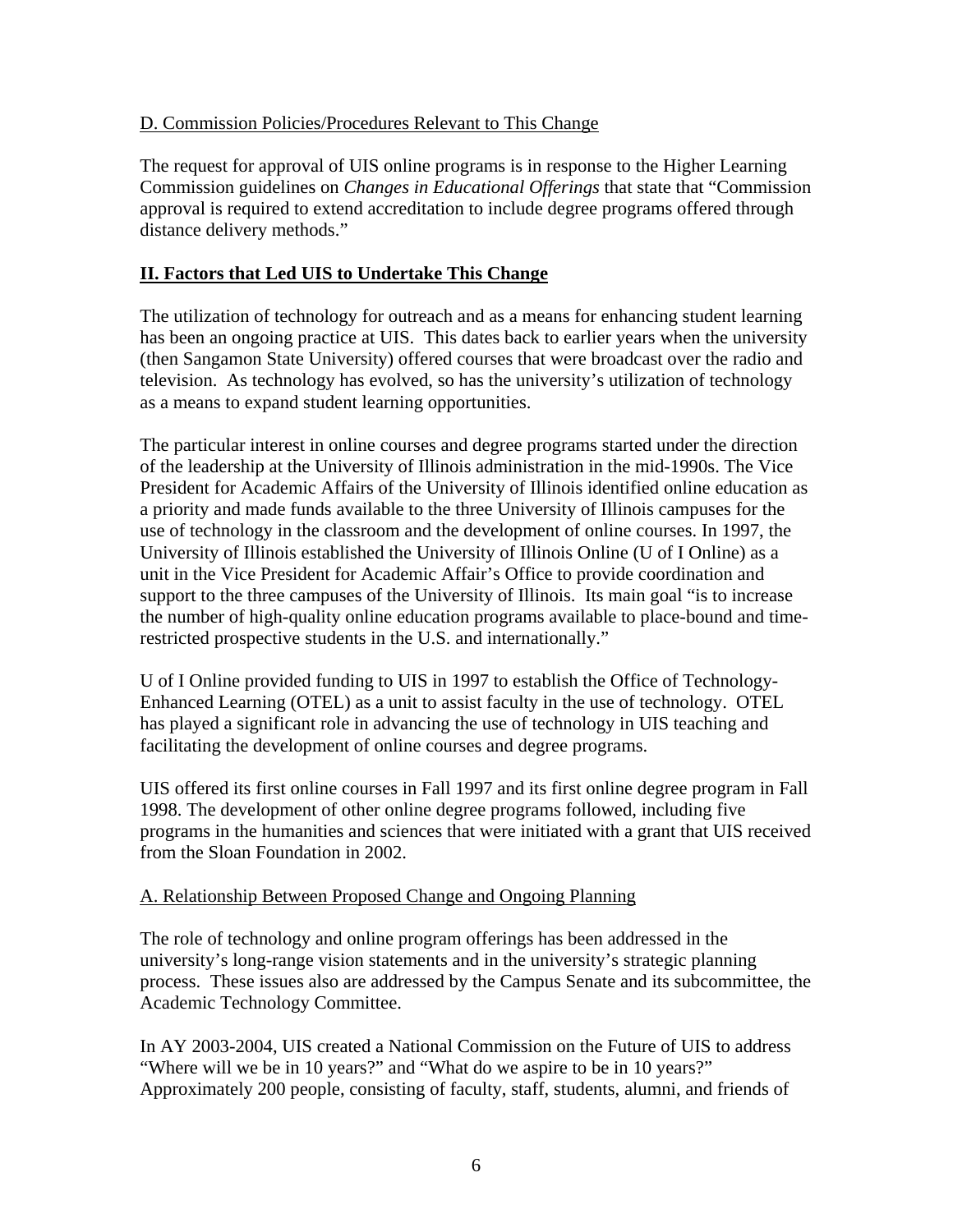<span id="page-9-0"></span>UIS participated in the 13 task forces that were responsible for developing a vision statement for a particular aspect or unit of UIS. The final report for the National Commission on the Future of UIS noted that technology will have a significant role in the future development of UIS. The Student Body Vision statement noted that "a significantly larger proportion of the student body will be students enrolled in online degree programs … contributing to the diversity of the student body and enhancing access to UIS' educational offerings."

UIS also has an annual strategic planning and budgeting process in which the Campus Planning and Budget Committee submits a *Goals and Objectives Report* to the Campus Senate and administration. In developing that report, the Campus Planning and Budget Committee asks for input and funding priorities from campus leaders, including both academic and administrative units, and uses that information to establish overall funding goals.

In the *2006 Goals and Objectives Report*, the goals were academic quality, enrollment growth, diversity of students, faculty  $\&$  staff diversity, public service mandate, technology leader, and improved efficiencies. The Campus Planning and Budget Committee used these goals to identify priorities for UIS. The report identified "maintaining a technological edge" as the fifth highest priority for UIS. In describing this priority, the report notes that "UIS on-line instruction has been the source of increased enrollments—it has been successful and should be continued and improved."

UIS currently is undertaking a more comprehensive long-term strategic planning process to set goals for the next five and ten years. The strategic planning document will address future plans for online education at UIS.

The Academic Technology Committee also plays a role in planning for technology, with an emphasis on how the technology interacts with the academic mission of the university. This committee, which consists of faculty representatives from each of the colleges, meets on a monthly basis with representatives from the UIS computer units and Brookens Library to discuss technology-related issues. Members of this committee assist in the evaluation of technology equipment, software, and policies. The Campus Senate also has sponsored forums addressing issues related to online course offerings and degree programs.

### B. Needs Analysis Related to This Change

Across the country, online courses and programs are growing in numbers and scope. The Higher Learning Commission notes that "technologically mediated instruction offered at a distance has rapidly become an important component of higher education" ([www.ncahlc.org](http://www.ncahlc.org/), accessed September 29, 2005).

UIS has become a leader in online education. This is consistent with UIS' history of serving nontraditional students and using technology to enhance learning. The university has targeted its online programs based on student demand and the ability of the university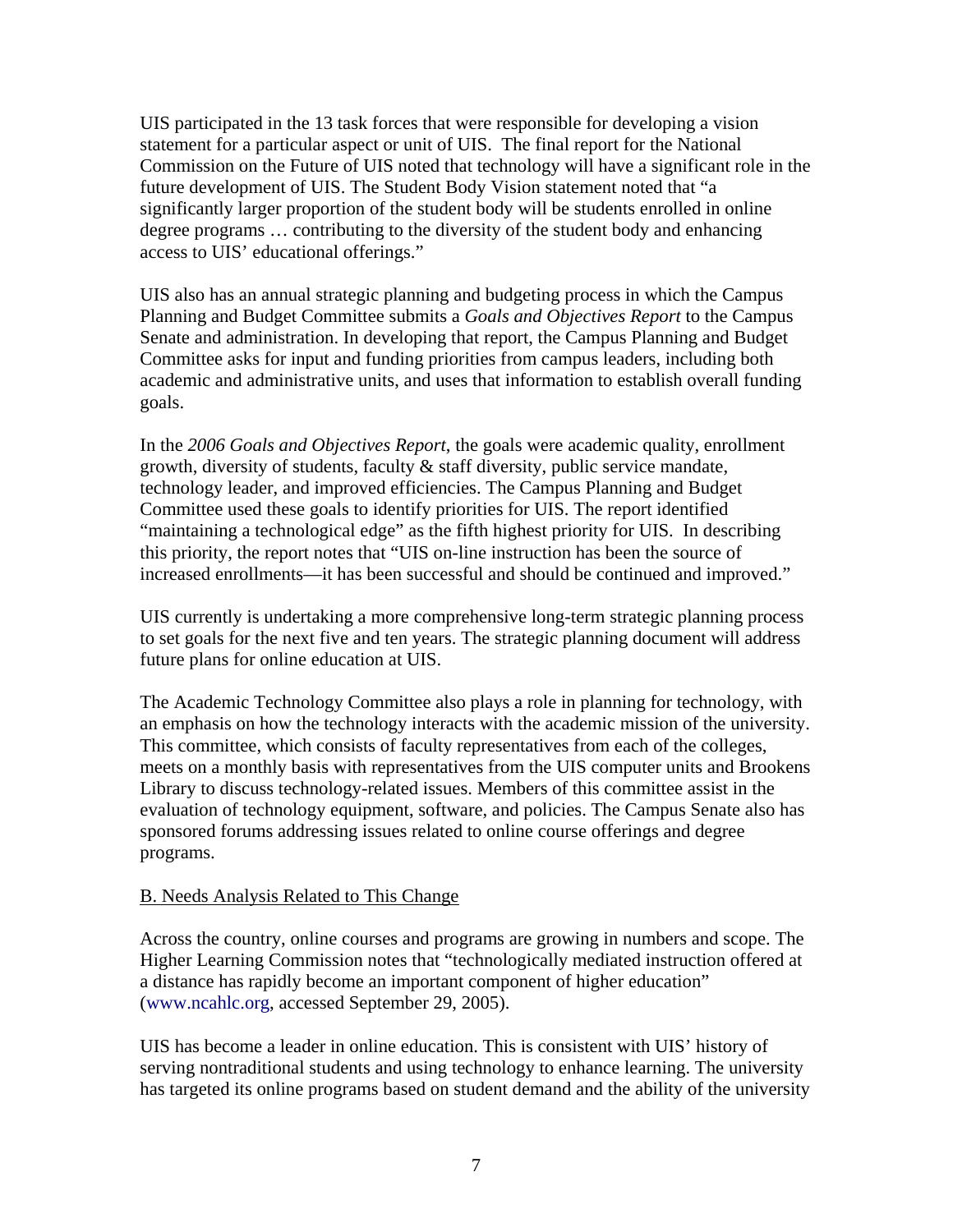<span id="page-10-0"></span>to offer high quality offerings that are comparable to those offered to UIS on-campus students.

Proposals for online programs are prepared by the faculty in the department that will be responsible for developing and implementing the program. Each proposal is required to address the educational and economic viability of the program. This includes issues such as estimated enrollments and the characteristics of students who will be served. (Appendix A lists the guidelines for the development of proposals for new online programs under the Sloan Grant Program.)

## C. Involvement of Various Constituencies in Developing This Proposed Change

The faculty who are responsible for an online program play the lead role in proposing and developing the online program. Their involvement is critical since they will be responsible for delivering the online program and ensuring that it is a high-quality educational program.

University administrative officials also are involved in the review of the online program proposals and ensuring that sufficient resources will be available to develop and sustain the online programs.

## **III. Approvals Obtained to Implement the Proposed Change**

## A. Internal Approvals

A proposal to start an online program is initiated by the academic department that will be responsible for the program. This is the key group in terms of designing, implementing, and evaluating the online programs. The online programs also are subject to college and Provost approval.

For the eight new online programs that will be funded partially through the Sloan grant, UIS has established the following approval process:

- 1. the department will initiate the request for a new online program;
- 2. the executive committee of the college will review the proposal in the context of the needs of the college and make a recommendation to the dean;
- 3. upon recommendation from the dean, the proposal will be submitted to the undergraduate or graduate council to assure that all of the appropriate curricular requirements are met; and
- 4. the Provost in consultation with the Academic Cabinet will make the final approvals.

## B. External Approvals

Typically external approvals have not been necessary for the establishment of online programs that replicate the same curriculum and hours as the comparable on-campus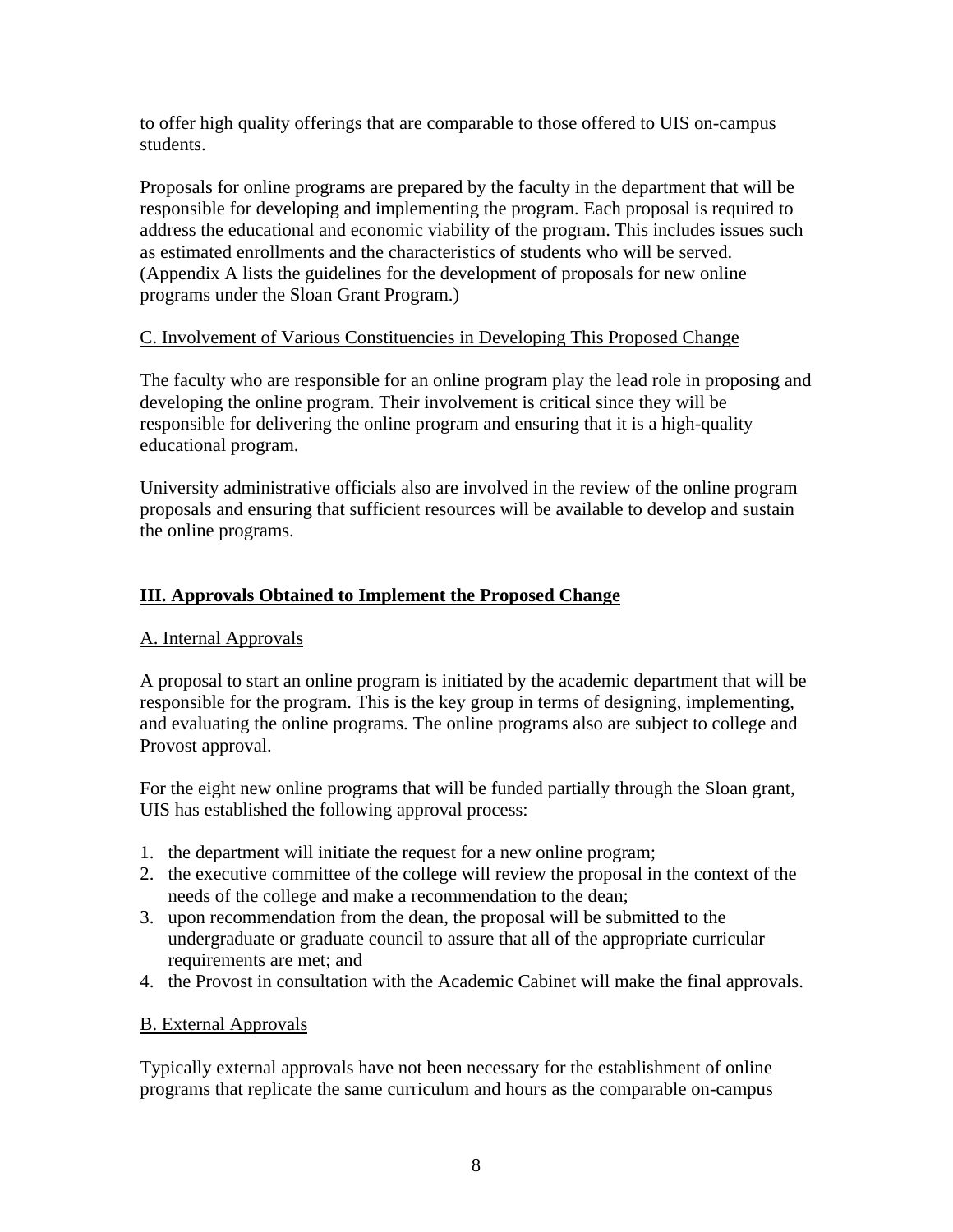<span id="page-11-0"></span>degree programs. The same faculty have primary responsibility for delivering and overseeing the online program and the on-campus programs with the main difference being the mode of delivery.

Any online degree program that is not the same as an existing on-campus degree program (e.g., philosophy B.A.) has been (and will be in the future) subject to the same external approvals that are required for any new degree programs, that is, approval by the Campus Senate, the Board of Trustees, and the Illinois Board of Higher Education.

### **IV. Potential Impact on Challenges Identified by the Commission as Part of or Subsequent to the Last Comprehensive Visit**

## A. Challenges Identified

During the most recent comprehensive visit in 1997, the major concerns that were identified related to strategic planning and graduate education.

## B. How UIS Has Addressed the Challenges

As noted in the team report from a 2001 Focused Visit, the concerns addressed in the 1997 comprehensive visit have been satisfactorily addressed. UIS has implemented an annual strategic planning process and has made revisions to its organizational structure and policies to better address issues associated with graduate education.

The offering of online programs is not expected to have any major impact on UIS' strategic planning process or graduate education policies and structures. However, the issues of the future growth of online education will, of course, be addressed in the university's strategic planning activities.

## **V. Plans to Implement and Sustain the Proposed Change**

## A. Involvement of Appropriately Credentialed Faculty and Experienced Staff

The UIS strategy for online programs is to *integrate* online teaching with on-campus teaching. Operationally, this means that the same faculty are responsible for teaching both online and on-campus core courses within a particular degree program. This helps assure that the rigor and quality of the online courses will be comparable to the oncampus courses. This also helps facilitate the development of an integrated academic community, both in terms of faculty and students.

Faculty who are interested in teaching in an online program have various forms of assistance available to help them prepare and deliver an online course. The staff of the Office of Technology Enhanced Learning (OTEL) provides workshops and one-on-one assistance to faculty in areas such as how to use the online technology and how to design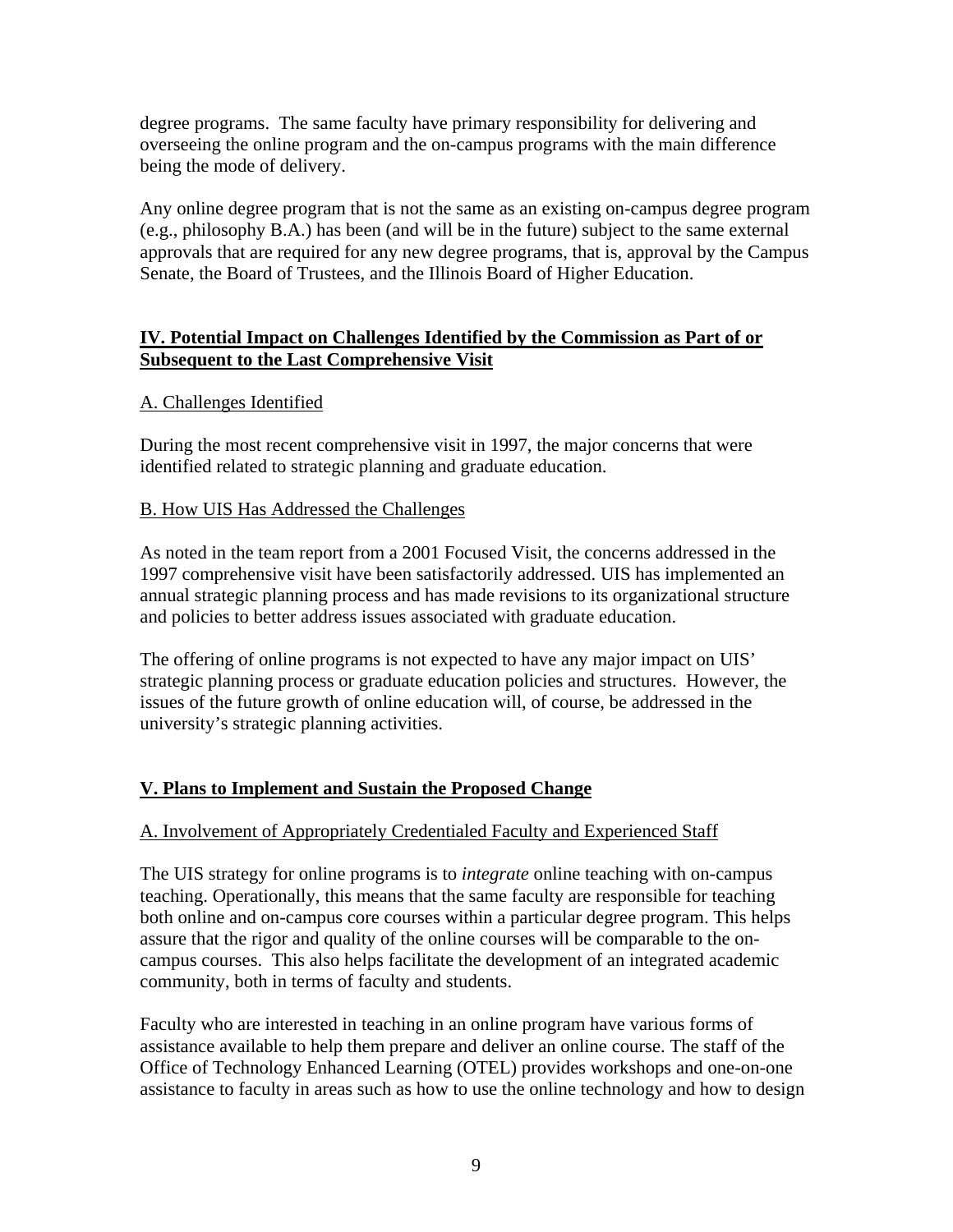an online course to enhance pedagogy. Many of the faculty who teach online have received additional compensation (financed from the Sloan grant or from revenues from the online fees) for the initial development of an online course.

Through the University of Illinois, UIS faculty also have access to online courses about how to teach online. The Making the Virtual Classroom a Reality (MVCR) program offers a series of courses designed to help faculty members obtain the knowledge and skills to teach online. Several UIS faculty have obtained the Master Online Teaching Certification, indicating that they have successfully completed four required course, one elective, and a practicum. A number of other faculty have completed one or more of the courses.

The library staff works with the faculty to place course reading materials on electronic reserves and to ensure that the use of these materials complies with copyright laws. In addition, intellectual property agreements with faculty who develop online courses specifically address the issues of fair use and securing permission for use of copyrighted material.

UIS has hired additional staff at the program level to assist in the administration of the online programs. Most of the online programs have at least one half-time coordinator for the online program. These individuals primarily are responsible for working directly with the students, e.g., answering inquiries from prospective students, assisting students with the admissions process, and working with the students on problems or issues that they encounter after they are enrolled. The coordinators also are available to help students understand and participate in the student grievance procedure. Online program coordinators work closely with the UIS Office of Admissions and the Office of Records and Registration.

The College of Liberal Arts and Science has a College Online Advisory Group that consists of a faculty representative from each online program, the online coordinators, the Dean, and the Dean's assistant. This group addresses issues, such as student entrance policies, enrollment and retention trends in online student cohorts, and capacity building issues related to Web-based delivery, e.g., test proctoring for online students.

UIS also has a Director of Liberal Arts Online Programs who oversees the six program coordinators in the College of Liberal Arts and Sciences. The Director assists in recruitment and outreach, program development and expansion, and general administrative oversight of the online programs.

UIS technology staff also are a key component of the online programs. The technology staff train faculty and students in the use of online technology and respond to questions from students and faculty.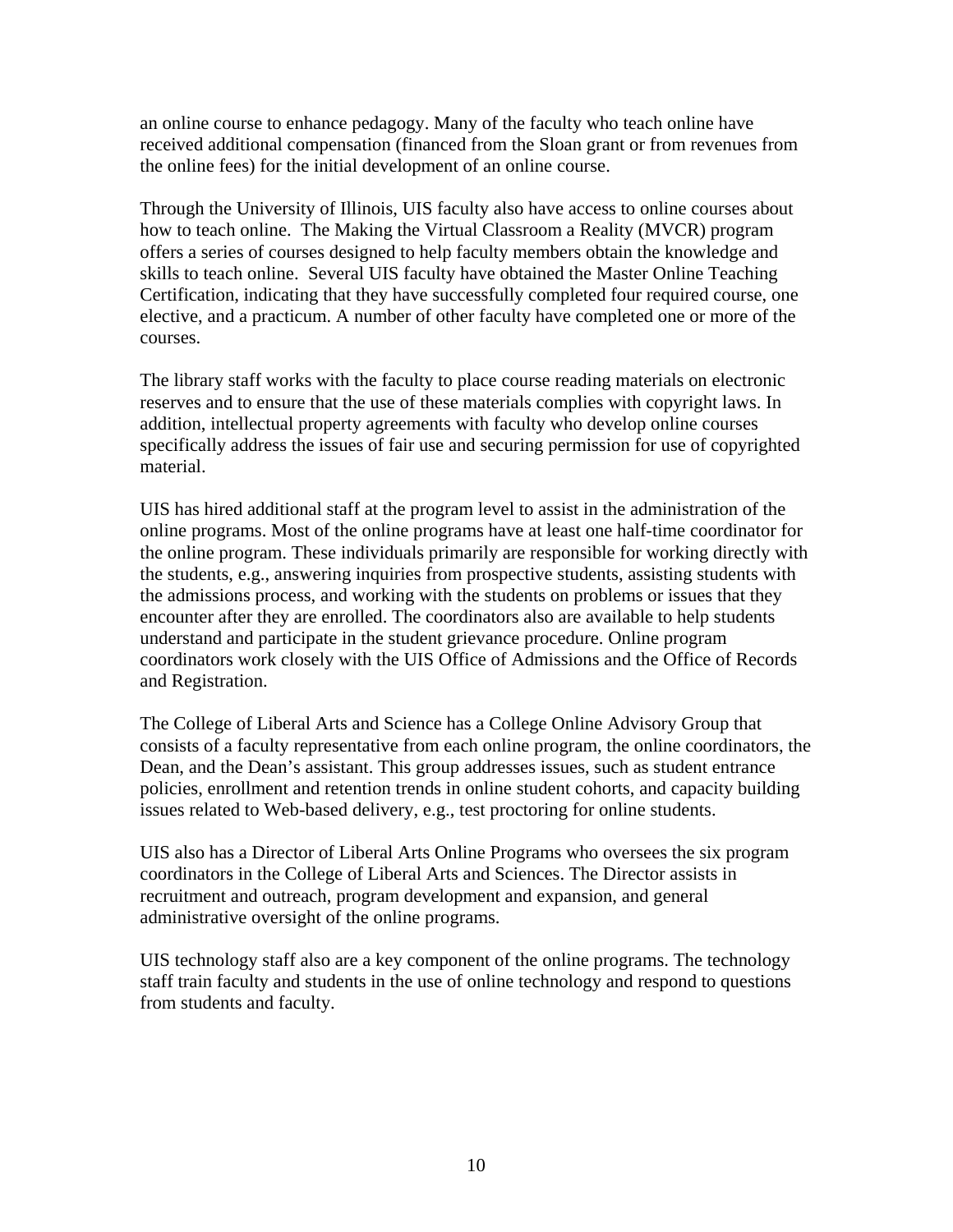### <span id="page-13-0"></span>B. Administrative Structure

The administrative structure for the online programs is the same as for the on-campus programs. The Chair or Convener of the department and the departmental faculty are responsible for the operation and oversight of the online programs. Most programs also have an online program coordinator.

UIS has developed policies and procedures that direct the administration of test proctoring by faculty members. UIS also partners with other organizations for test proctoring. Through an agreement with the Illinois Virtual Campus and the Illinois Community College Board, UIS has access to a network of community colleges across the State of Illinois that are available to students who need access to a computer lab or a place to take a proctored exam. Proctored exams also can be administered at other types of locations such as a library, a university, or a high school. Online students can propose a particular organization/location and then UIS contacts that organization to obtain approval and make arrangements.

UIS has worked with community colleges in five states other than Illinois and is in the process of identifying additional out-of-state and international sites for the proctoring of exams for online courses. This is especially important to programs such as math, computer science, and philosophy that tend to use exams to assess individual student achievement. Staff track organizations that have proctored exams for UIS' online students and make this information available to students and faculty members as they continue to integrate test proctoring into course work.

The campus utilizes Blackboard and Oracle databases to support the online courses. The campus technology unit oversees the contract with Blackboard and ensures the reliability of the servers. To date, the Blackboard system has been very reliable. The system has been down due to scheduled maintenance, but it has not had any unplanned downtime.

Most of the major components of the system are replicated and housed in two different buildings. Currently both buildings are on the UIS campus; however, in the future one of the backup locations will be in the Chicago area. The university has a back-up power source that is specifically designated for the Blackboard system. The computer hardware that supports the online courses is located in a secure area that has restricted access.

The university uses the latest technology to prevent damage from hackers and uses a strong authentication system for ensuring appropriate access to Blackboard. The authentication system is role based with users only seeing what is relevant to their particular use, e.g., the student view is different from the faculty view.

The technology staff create Blackboard accounts and train faculty and students on the use of Blackboard. The Office of Technology Enhanced Learning (OTEL) offers workshops and one-on-one assistance to faculty regarding how to use the online technology and how to address the pedagogical aspects of teaching online. At the beginning of each semester,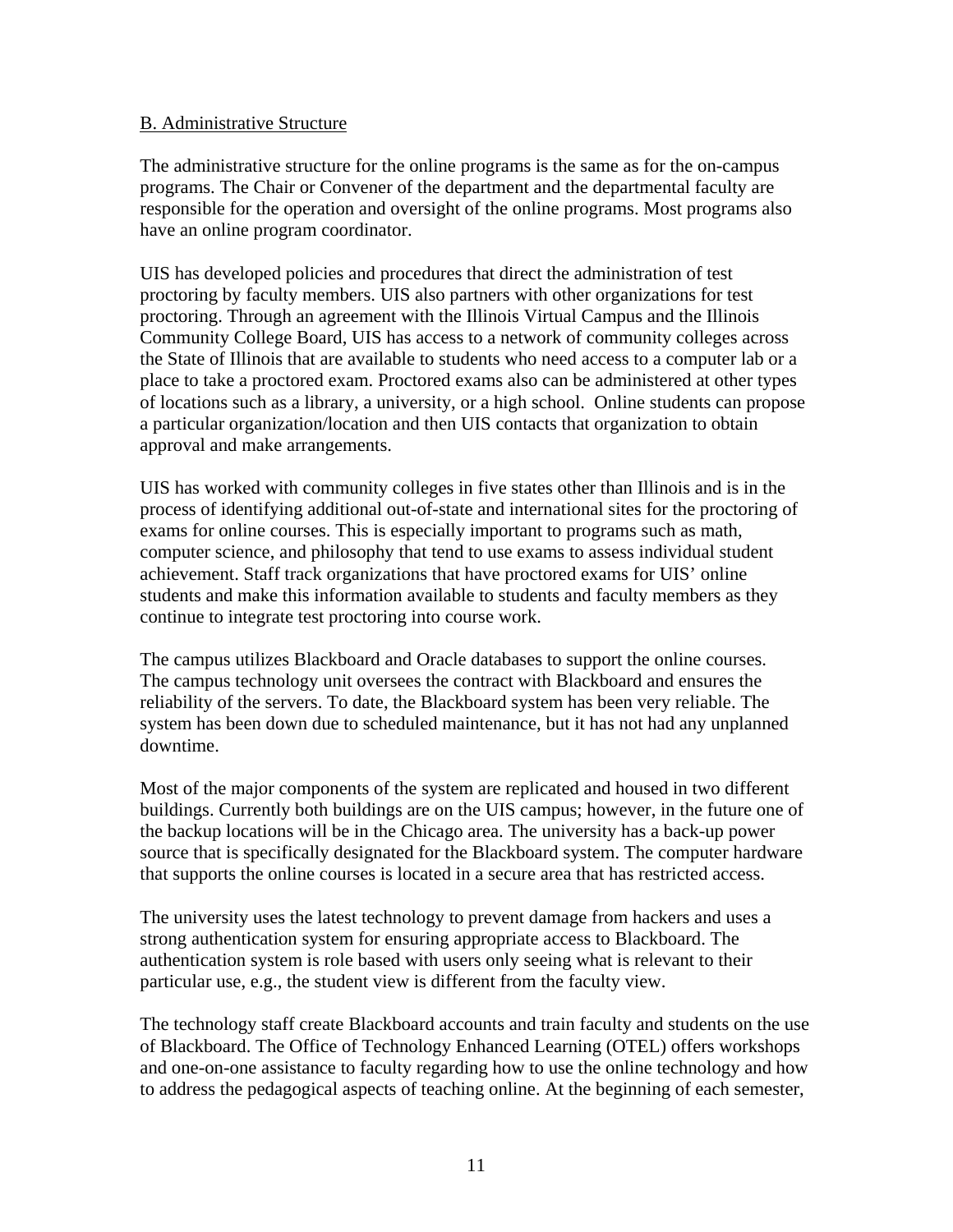<span id="page-14-0"></span>the university's technology unit provides training for students on how to use Blackboard. There also is an online tutorial on how to use Blackboard and a list of frequently asked questions (FAQs). Students and faculty also have access to a Help Desk that is staffed by individuals knowledgeable in the hardware, software, and delivery systems associated with the online programs.

### C. Learning Resources and Support Services

Students who are enrolled in a UIS online program have access to a variety of learning resources and support services to help them address their learning needs and to obtain information about the university and its policies and procedures. This includes assistance from the course instructor, online program coordinators, online peer tutors, the UIS Help Desk, the Center for Teaching and Learning, and the library.

The online faculty and online program coordinators have the most direct contact with the students. The faculty have the primary responsibility for helping the students learn the course material. Online faculty also can play a key role in referring the student to other sources of assistance or information. The online program coordinators, who are assigned to work with particular academic programs, are responsible for helping students obtain information about the online programs, apply to the programs, and register for online courses. The advising function is the responsibility of either the faculty advisor or the online program coordinator, depending on the program.

During 2004-2005, UIS introduced the use of students to act as online peer tutors in some online courses. These students typically have already taken and performed well in the course. Their role as peer tutors is to help the online students in a manner similar to the types of assistance a fellow student in an on-campus class might provide.

Enrolled students have access to a Help Desk which is operated by UIS' Campus Technology Services. The Help Desk is open extended hours including evenings and some weekend hours. It is staffed by individuals who can answer technology-related questions or refer students to the appropriate place if they are unable to help the student. Help Desk assistance is available by phone, as well as by email.

Students can contact the Center for Teaching and Learning (CTL) for assistance with the academic aspects of online courses. Students who need help with writing, math, or MS Office software can receive assistance in an online format using Blackboard tools such as the discussion board. CTL also maintains a website that contains handouts that may be useful to online students on topics such as writing a literature review or how to study for an essay exam.

The pride the campus takes in offering comparable academic support to online students and on-campus students is evidenced through the online services offered through the university's Brookens Library. Through a significant investment by the university, the resources of the library, including its databases of online journals and magazines and books, are available through the Internet. Students can request a book through Illnet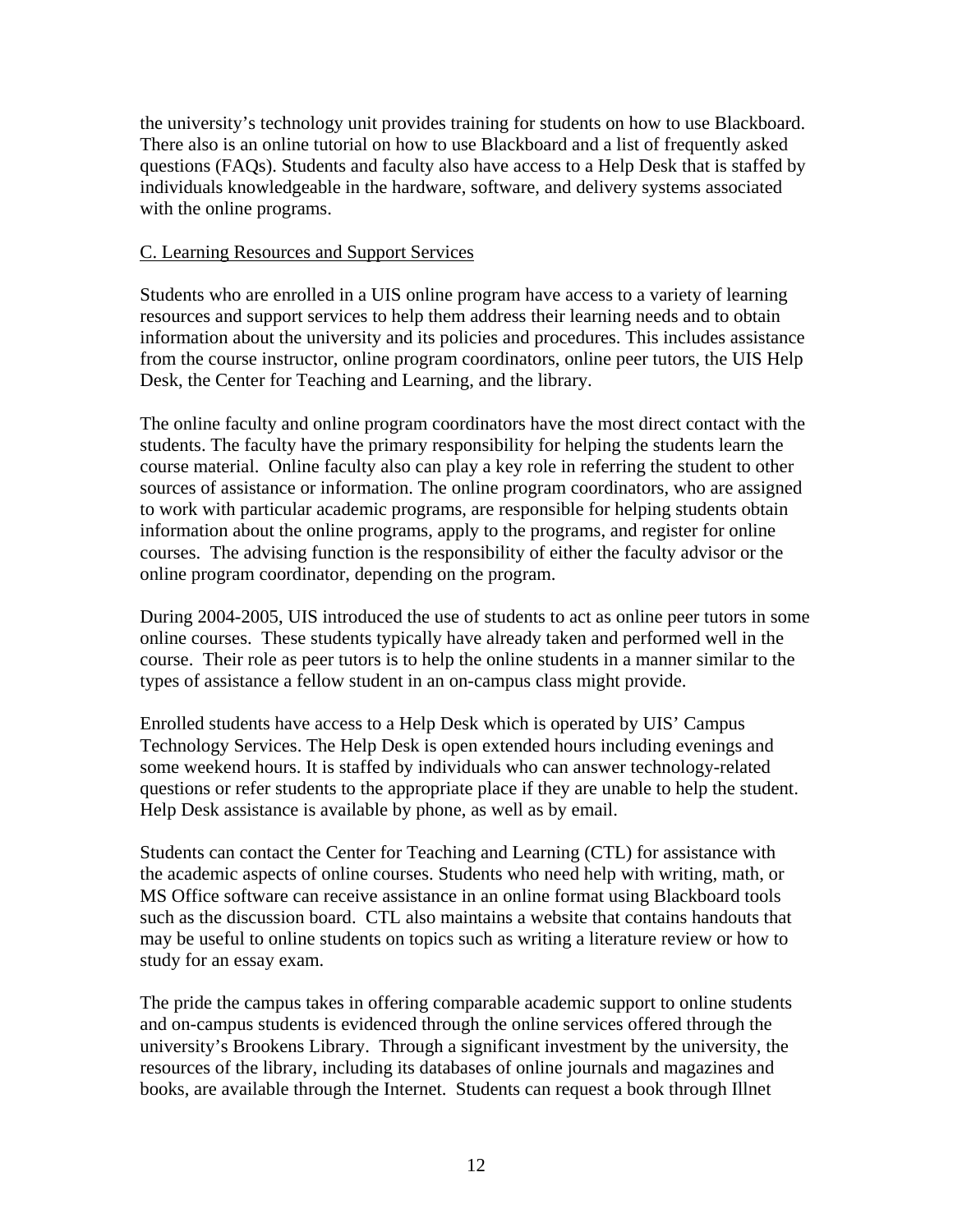Online (a consortium of libraries in Illinois) and then pick up the book at any of the Illnet libraries. Students who live more than 30 miles away from the campus can request a photocopy of a journal article from the Illnet library collections.

The library also provides a variety of other services to online students. Many of the readings for online course are provided electronically through Blackboard and are subject to the relevant copyright laws. The library's website also has online tutorials on topics such as how to do research. In addition, the library offers an online course on library research methods. This course helps students learn how to use printed and electronic resources that provide access to information. Students learn about how to plan an effective research strategy and find books, journal articles, data, Internet resources, and other sources of information.

Online students who want help from a reference librarian can call the reference desk or email a reference librarian. The latter can be requested by clicking on "Ask a Librarian" on the library's webpage. Students also can access a virtual reference service in which they can communicate in real time with a reference librarian. This service is being provided through the library at the University of Illinois at Urbana-Champaign through a contractual agreement with UIS.

The University's academic and businesses services also are available online. Through the university's website, students can apply for admissions, access the UIS catalog, register for classes, pay their bills, and order textbooks. Students also can receive career services or apply for financial assistance online.

The UIS student handbook, which addresses academic services, campus services, student life, campus policies, and various other issues, also is available online. It covers a broad range of topics, such as advising, library services, career services, disabled services, and student grievance and disciplinary policies.

UIS has an online orientation website for new and existing students. This website provides students with information on a variety of topics related to online learning, such as a tutorial on Blackboard, information on online services offered through the library and Center for Teaching & Learning, and how to order books online through the campus bookstore.

UIS is committed to providing access for online students to be a part of activities that occur on campus. The university provides web casts of university events such as speakers, convocation, sports events, and graduation. In most cases, students can either watch these webcasts live or view them later through the university's website. Online coordinators help keep online students informed about these events.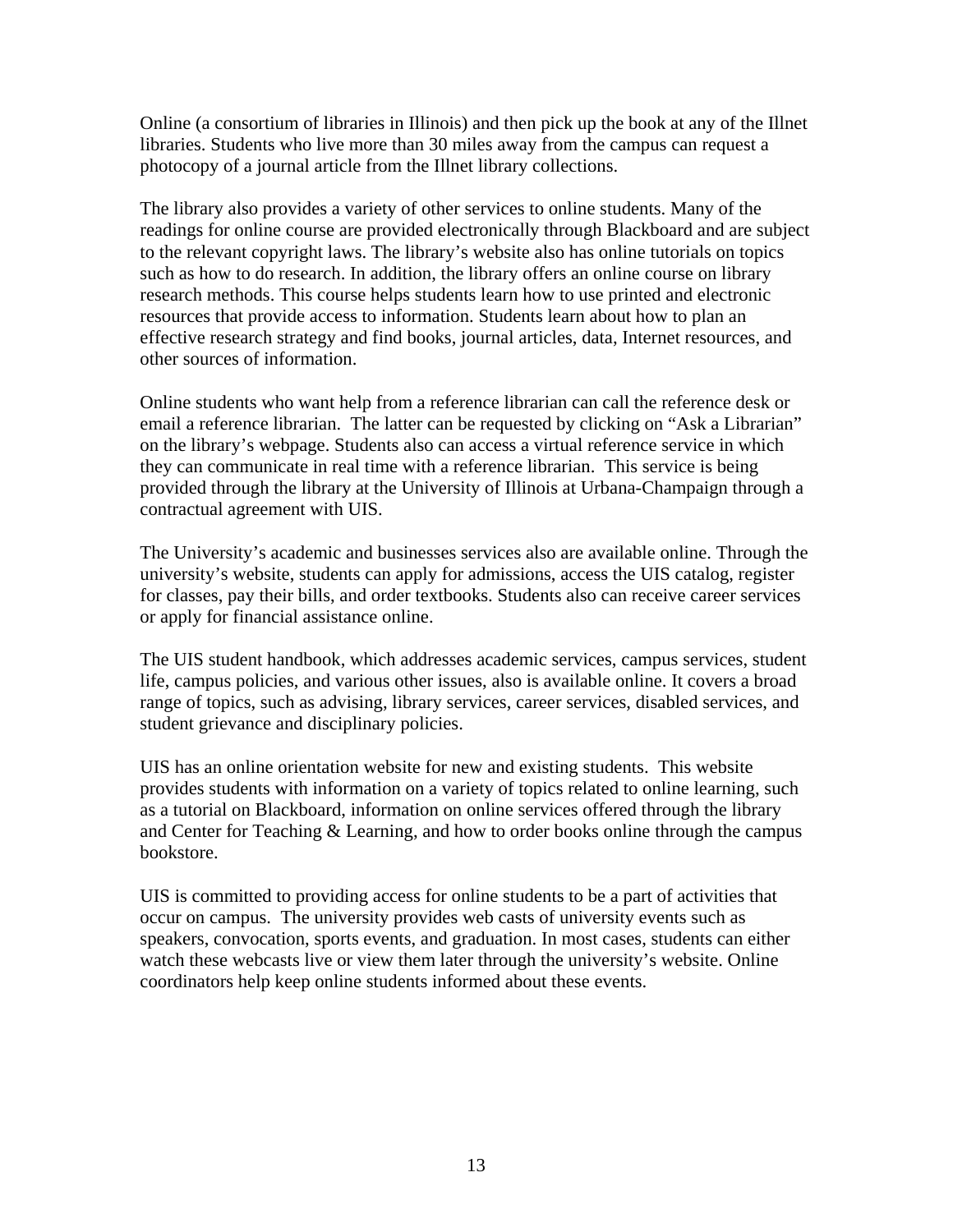## <span id="page-16-0"></span>D. Financial Data That Document UIS' Capacity to Implement and Sustain the Proposed Change

The budget plans for the online programs are prepared on a program-by-program basis. Each department that proposes an online program is responsible for providing projections of student enrollment, tuition and fee revenue, and estimates for one-time and ongoing costs. Each online program is expected to be self-sustaining in that the revenue generated from online tuition and fees is expected to cover the related online instructional and staff support costs.

In addition to paying e-tuition, students who enroll in online programs are required to pay an online fee of \$25 per credit hour. Thirty percent of the fee revenue is allocated to the Office of Technology Enhanced Learning, five percent is allocated to the library, and the remainder is split evenly among the college that offered the online course and the college in which the online major resides. These funds are used to support online programs.

## E. Timeline to Implement the Change

Table 1 (see page 2) shows the years in which each of the existing online degree programs was started. The six new online programs that have been approved (see page 2) will be phased in over the next three years. At least two new additional online programs are expected to be approved in the 2005-2006 academic year.

This timeline allows the university to develop new online programs where sufficient student demand exists. It also facilitates Sloan grant funding for faculty to develop online courses and to cover the initial start-up costs of the new online programs.

### F. Strategies for Maintaining Academic Quality

UIS is committed to ensuring that the quality of its online degree programs is comparable to the quality of its on-campus degree programs. As previously stated, this is facilitated through an approach that offers the same curriculum taught primarily by the same faculty for both on-campus and online degree programs.

The university also manages the enrollment in the online programs. As new programs are proposed, targeted enrollment levels are developed. During implementation, if the demand for a program exceeds the targeted levels, the program will analyze its options. This may include raising the admissions criteria to be more selective or expanding the program enrollment if sufficient resources are available to support that option.

Additional quality control issues are addressed at the course level. Maximum targeted enrollment levels have been established for the online sections of a course. The intent is for these classes to have a maximum of 15-25 students, depending on the nature of the course. Student evaluations also are used to evaluate individual courses and instructors. The online course evaluations are the same as the on-campus course evaluations;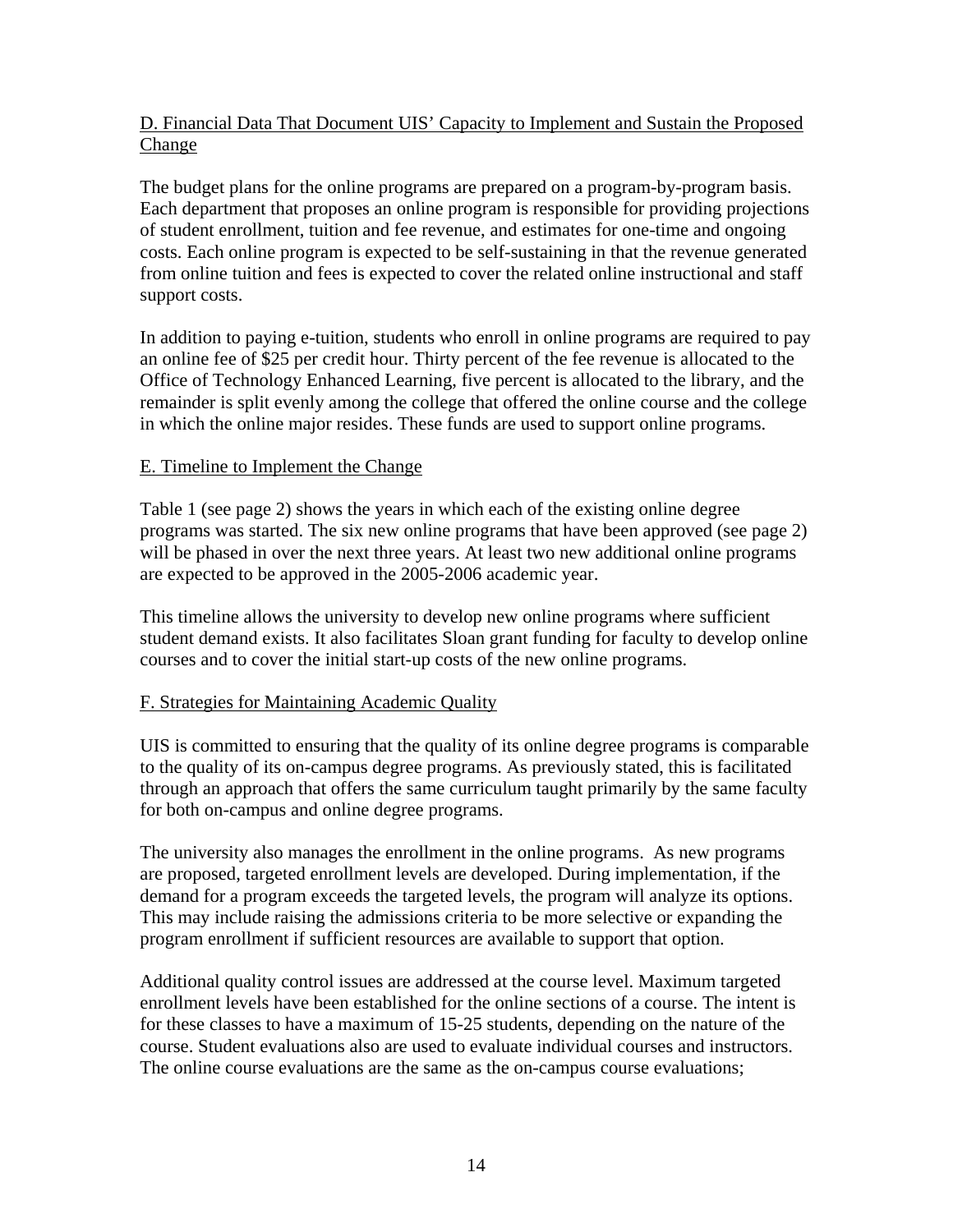<span id="page-17-0"></span>however, they are administered online. (On-campus course instructors have the option of using online or on-campus course evaluations.)

The other major approach used to monitor the effectiveness of the online programs is the assessment of student learning outcomes. The university's approach to the assessment of student learning outcomes is described in Section VI.

## **VI. Organization's Strategies to Evaluate the Proposed Change**

### A. Measures UIS will Use to Document Achievement of Expected Outcomes

UIS utilizes various measures to evaluate the online programs, including (1) enrollment data, (2) retention and degree completion data, and (3) data on assessment of student learning outcomes. The university tracks the total number of students enrolled in online programs, the total number of credit hours generated in online courses, and the characteristics of students enrolled in online programs compared to those of students enrolled in on-campus programs. The university also tracks online enrollment data on a program-by-program basis.

With recent improvements in the student data system, the university is now able to start monitoring student retention and graduation rates in the online programs. As the online programs mature, the university plans to compare the retention and graduation rates for online *programs* to the rates for on-campus programs.

The university also is monitoring retention rates for online *courses*. In spring 2005, the student retention rate for UIS online courses was 90.8%. This compares favorably to the preliminary results from a recent study conducted by the University of Wisconsin-Extension (2005) that found that among the survey respondents who track course completion rates, 55% had online completion rates in excess of 80%, while 35% had rates between 91% and 100%.

### B. How Assessment of Student Learning is Integrated into the Online Degree Program

UIS has made a major commitment to the assessment of student learning outcomes. Each program is expected to "Take a Second Look" -- to evaluate individual student performance and then go back to analyze the collective performance of the students. The results of that "second look" are used to identify changes that may enhance the quality of the program.

Each academic program is responsible for (1) the development of student learning outcomes for each of its degree programs, and (2) the identification/development of one or more assessment activities that are linked to those outcomes. Each online program has the same student learning outcomes as the comparable on-campus program.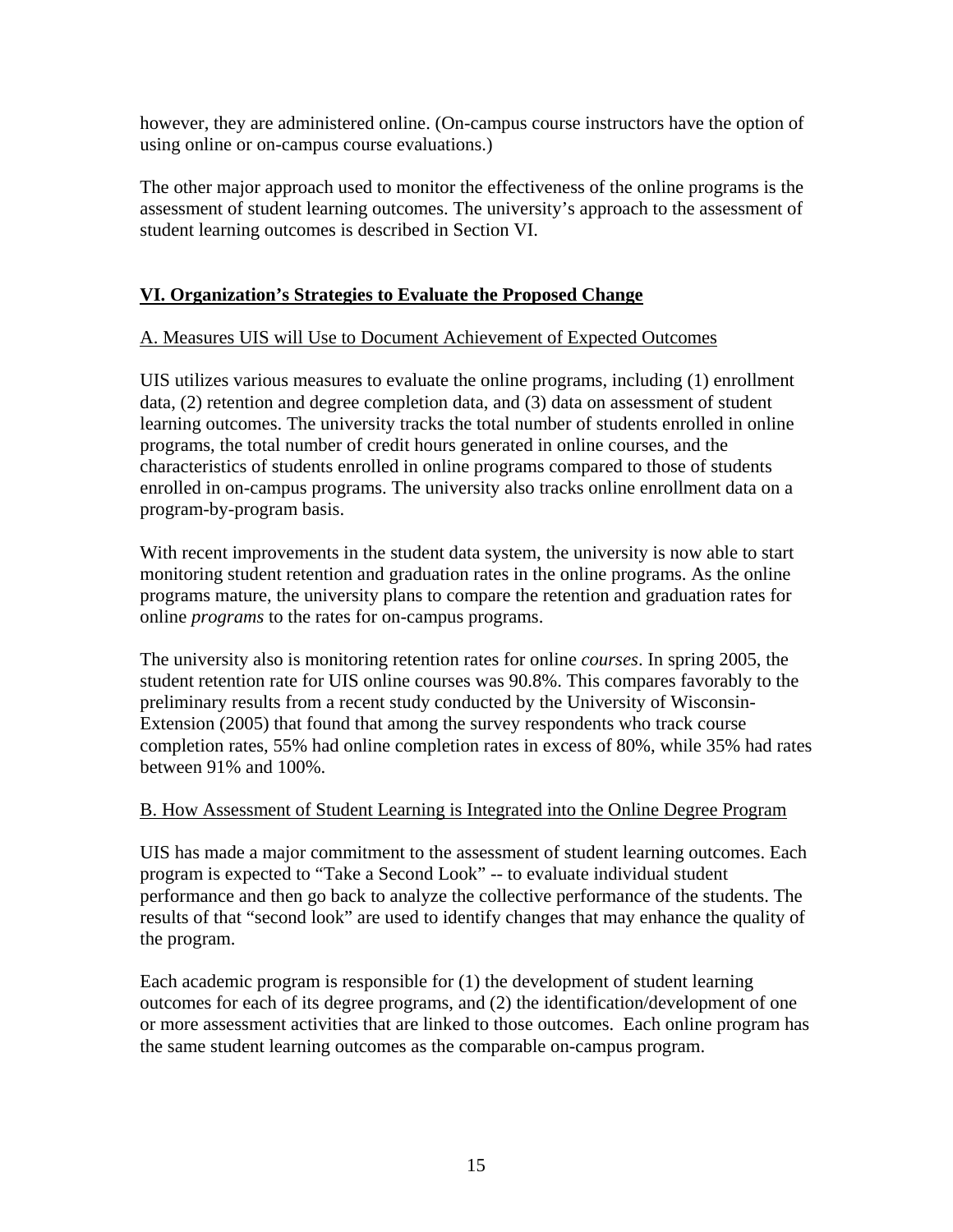The importance of the assessment of student learning outcomes for online programs is emphasized under the Educational Viability section of the Sloan II online proposal guidelines (see Appendix A). The guidelines ask that particular attention to be paid to a number of items, one of which is "that the program has clearly stated student learning outcomes and appropriate mechanisms in place for their assessment."

The existing online programs are utilizing various mechanisms to assess student learning outcomes. Some programs are utilizing tests, while most others are using some form of closure paper, such as a senior paper or master's thesis/project, as the major assessment tool. At least one program has started using electronic portfolios to assist in the assessment process.

During the summer of 2004, the university undertook a review of various electronic portfolio software products that could be used to assist in the assessment of student learning outcomes. After a careful comparison of the products and their features, a decision was made to recommend adoption of a software product called TaskStream. TaskStream helps facilitate the electronic submission of materials (e.g., lesson plans, papers) prepared by students and has a feature that allows faculty to evaluate individual students and then to look across student results for assessment purposes.

The Master of Arts in Teacher Leadership has started to use TaskStream and other programs/instructors are experimenting with or considering using it. The Office of Technology Enhanced Learning is sponsoring funding for several faculty members who are utilizing TaskStream to conduct research on the effectiveness of this software. The findings from these research projects will be shared with the campus community.

UIS faculty and staff continue to explore other ways to effectively implement systems for assessing student learning outcomes in both on-campus and in online programs. For example, during the summer of 2005, several UIS faculty attended a workshop at Northern Illinois University titled "Assessment of Online/Hybrid Course and Curricula: Concepts, Tools, and Frameworks." The UIS technology staff also have identified and procured software tools, such as Elluminate, that can be used to add voice transmission/interactions to the assessment mechanism options for online programs.

The selection of appropriate assessment tools is important, but the real value from an assessment system comes in the feedback loop when the assessment results are used to make changes to the programs. Although many UIS academic programs have been informally doing this, the programs are now expected to systematize their approaches and to document how assessment findings are being used to make improvements to the programs. For the past two years, each academic degree program has been asked to submit an annual report that describes the program's student learning outcomes, the mechanisms that are used to assess those outcomes, and how the results have been or will be used to make improvements to the program.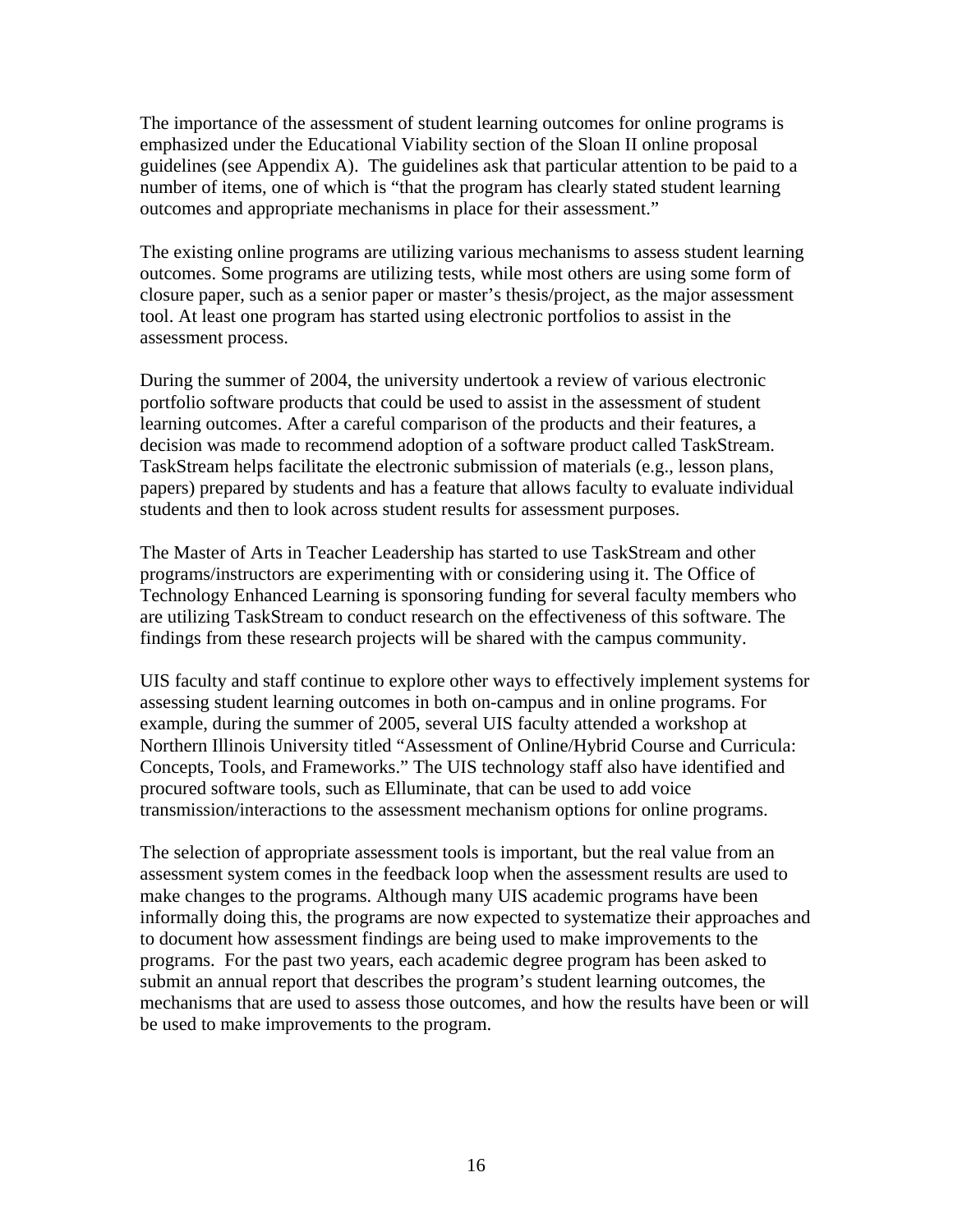## <span id="page-19-0"></span>**Conclusion**

The development and delivery of online programs at UIS allows the university to offer its programs to a broader range of students. The online programs have made higher education accessible to students whose geographical location or personal responsibilities might otherwise preclude them from pursuing a university degree. Online programs also provide an opportunity for UIS to further examine how dedicated teachers and advanced technology can be used together to enhance student learning.

UIS is committed to ensuring that its online programs are of the same high quality as its on-campus programs. This is facilitated by having the online programs utilize the same curriculum and primarily the same faculty as the comparable on-campus programs. Other key components to UIS' approach to quality control include the tracking of online student enrollment and retention/degree completion and the assessment of student learning outcomes.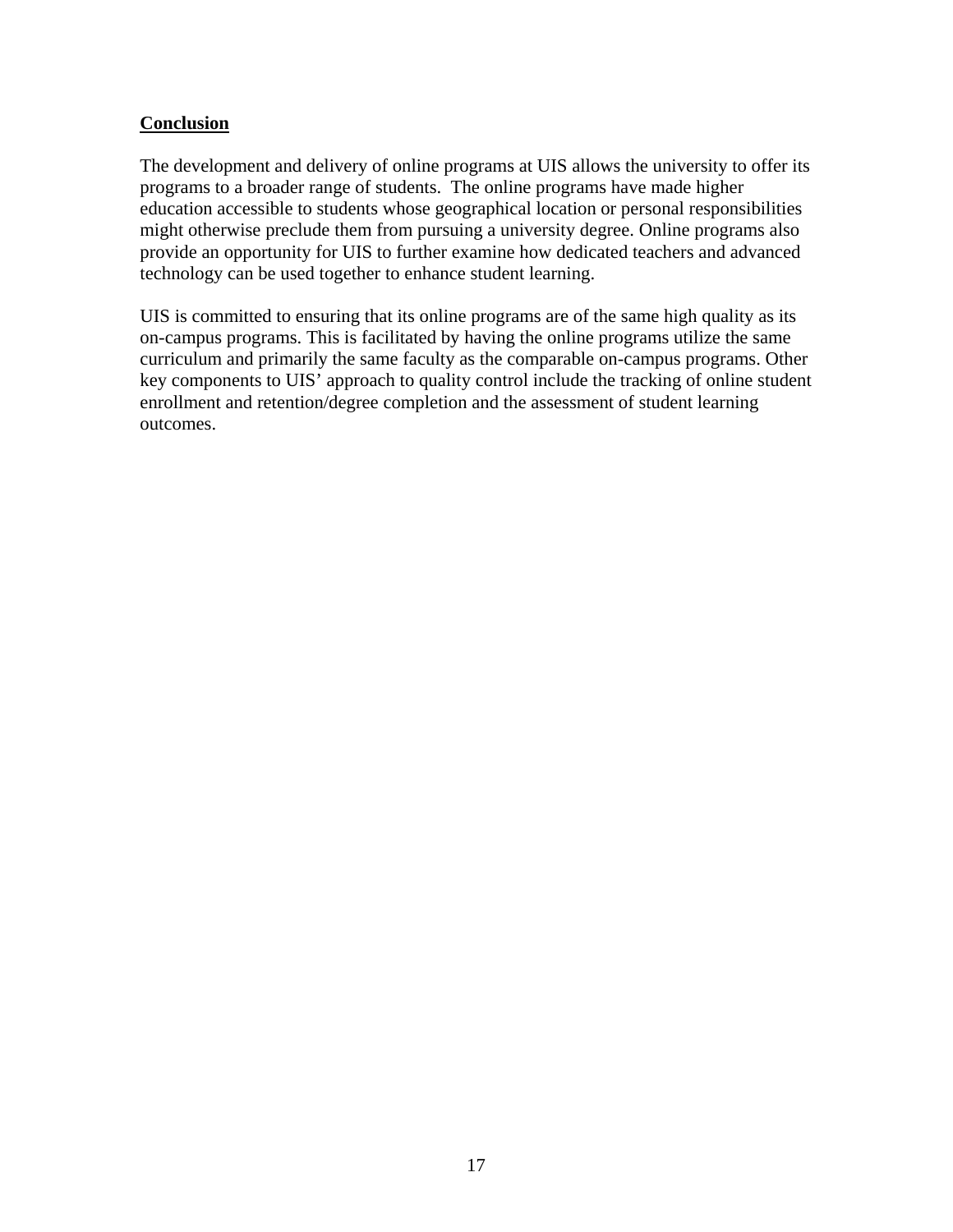### **APPENDIX A**

#### **Sloan Grant Proposal Development Guidelines**

The proposal should begin with a description of the program to be delivered. Any differences between the scope of the program as it has been delivered on campus and the proposed online degree should be clearly identified. The use of instructional methods other than online (e.g. blended courses) should also be described. The remainder of the proposal should address issues of educational and economic viability. Suggestions for appropriate documentation are offered below.

#### **Educational Viability**

 The educational viability of the proposals will be evaluated by program committees, the college curriculum committees, the graduate and undergraduate councils, and, if necessary, by the Senate under their existing procedures and criteria. The proposal should include formal approvals from the appropriate program and college committees.

In this case, we would ask that particular attention be paid to the following items:

- That the program has clearly stated student learning outcomes and appropriate mechanisms in place for their assessment. Evidence of prior success with the implementation of an effective assessment program would be significant.
- A detailed multiyear course schedule that will allow both new online and existing students to progress towards the degree in a timely fashion. The schedule needs to be adequate for the number of students anticipated and the program needs to be committed to its delivery.
- A detailed schedule for the development and deployment of the courses required in an online format. Evidence of the program's commitment to online instruction would be helpful.
- A description of characteristics of the students the online program will serve. Admission criteria that will be used to select among applicants should be described.
- The extent to which arrangements have been made to provide courses required outside the major, if any.
- Issues of accreditation, if applicable. Is the program currently accredited? What will be the impact of online delivery on accreditation?